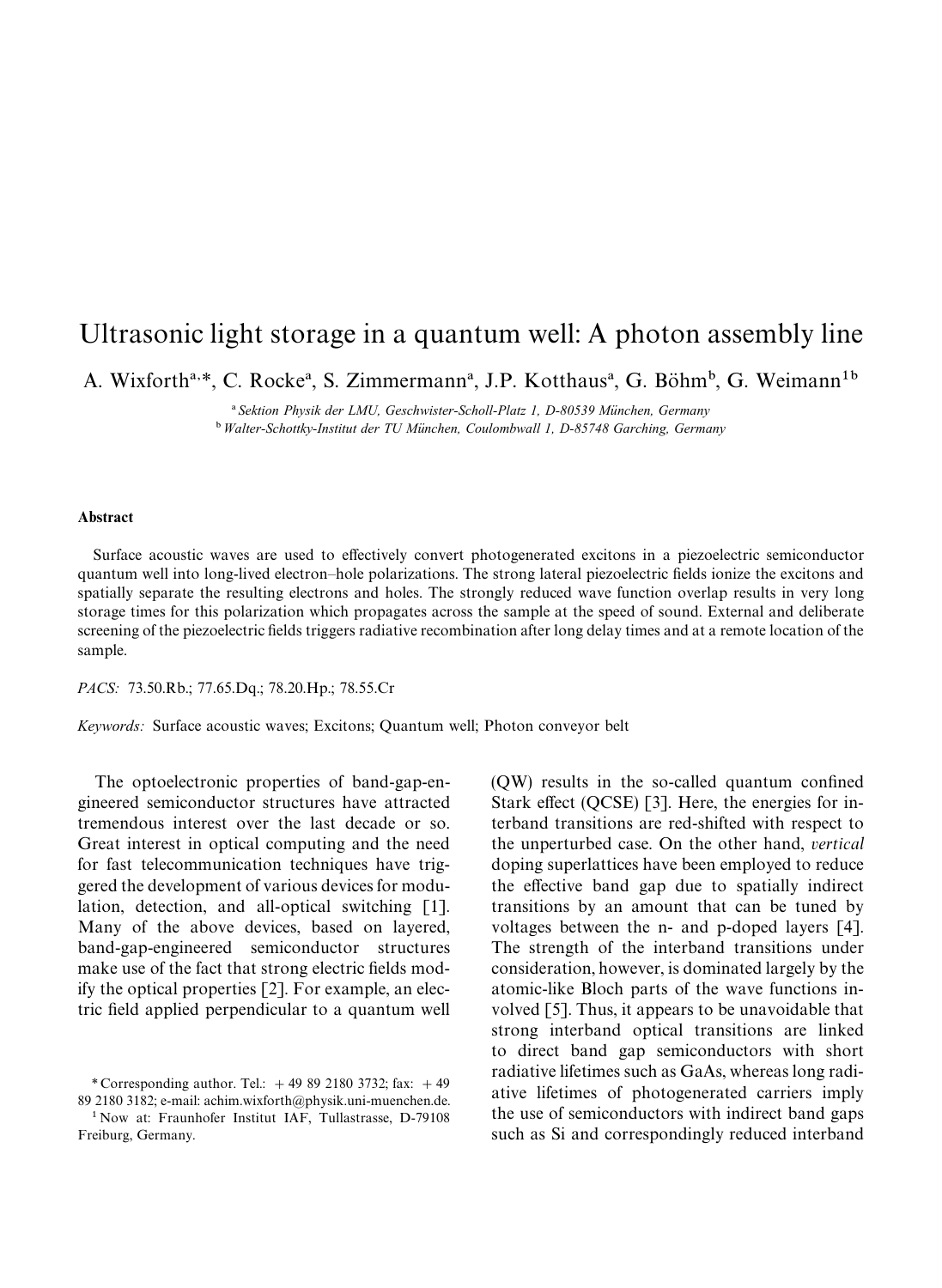absorption. In modulation-doped superlattices, this problem has been tackled by a combination of a direct gap in momentum space with an indirect gap in real space. Here, the spatial separation of photogenerated electrons and holes leads to considerably prolonged lifetimes together with strong interband absorption [6]. Earlier attempts to follow this route for *lateral* superlattices showed that also electric fields parallel to the plane of a quantum well may result in very attractive tuneable optical properties [7]. It could be shown, for instance, that field ionization of excitons in the plane of the well is also possible. Hence, a spatial electron*—*hole separation in the plane of the well may be achieved, which again results in very long life- or storage times of the optical excitations [8].

Here, we demonstrate a completely new way of combining large interband absorption with very long lifetimes of the photoexcited polarizations. Moreover, the lateral potential modulation in our case is of dynamical nature which propagates across the sample at the speed of sound [9]. To create a lateral superlattice with the above features, we use surface acoustic waves (SAW) [10], which  provided they propagate on a piezoelectric substrate *—* are accompanied by strong piezoelectric fields and potentials. It has been shown before that the piezofields of a SAW can effectively couple to quasi-two-dimensional mobile carriers in the semiconductor, a fact that has been employed to study the dynamic conductivity of these carriers [11,12].

We show that the confinement of photogenerated electron*—*hole (e*—*h) pairs to two dimensions together with the moving lateral superlattice allows reversible charge separation [13]. We demonstrate that the combination of both the advantages of strong interband absorption and extremely long lifetimes of the optical excitations is achieved without affecting the superior optical quality of the quantum well material. The piezoelectric fields of the SAW can be strong enough to field-ionize optically generated excitons and to confine the resulting electrons and holes in the moving lateral potential wells separated by one-half wavelength of the SAW. The spatial separation dramatically reduces the recombination probability and increases the radiative lifetime by several orders of magnitude as compared to the unperturbed case. We further demonstrate that the dynamically trapped electron*—*hole pairs can be transported over macroscopic distances at the speed of sound and that deliberate screening of the lateral piezoelectric fields of the SAW leads to an induced radiative recombination after long storage times at a location remote from the one of e*—*h generation. This conversion and consequent slowing down of photons into a long-lived electron*—*hole polarization which is efficiently reconverted into photons can be regarded as an optical delay line operating at sound velocities.

SAW are modes of elastic energy that propagate at the free surface of a solid and decay typically over a wavelength with depth into the material. The particle displacement in a SAW is elliptical, leading to both lateral and vertical electric fields that oscillate both in space and time. For a (1 0 0)-GaAs surface, the  $\lceil 1\ 1\ 0 \rceil$  and equivalent directions are piezoactive directions with appreciable electromechanical coupling coefficients [11]. The SAW velocity in this case is  $v_{SAW} = 2865$  m/s. SAW are usually excited by means of so-called interdigital transducers (IDT), two comb-like metallic structures the design of which largely governs the frequency response of the sample. Usually, one emitting and one receiving IDT are used to create a SAW delay line. The center frequency of such a delay line is given by  $f_{SAW} = v_{SAW}/\lambda_{SAW}$ , the wavelength  $\lambda_{SAW}$  being determined by the period of the IDT.

The undoped quantum well samples used in our experiments are grown by molecular beam epitaxy on a (1 0 0)-GaAs substrate. The well consists of 10 nm pseudomorphic  $In<sub>0.15</sub>Ga<sub>0.85</sub>As$  grown on a 1  $\mu$ m thick GaAs buffer and is covered by a 20 nm thick GaAs cap layer. The active area of the sample is etched into a 2.5 mm long and 0.3 mm wide mesa (see inset of Fig. 1) with two IDTs at its ends. The IDTs are designed to operate at a center frequency  $f_{SAW} = 840$  MHz. They are partially impedance matched to the 50  $\Omega$  radio frequency (RF) circuitry using an on-chip matching network thus strongly reducing the insertion loss of each transducer. Our sample is mounted in an optical cryostat and the experiments presented here are performed at  $T = 4.2$  K. Light from a pulsed laser diode ( $\lambda_{\text{laser}} = 780 \text{ nm}$ ) is used for optical interband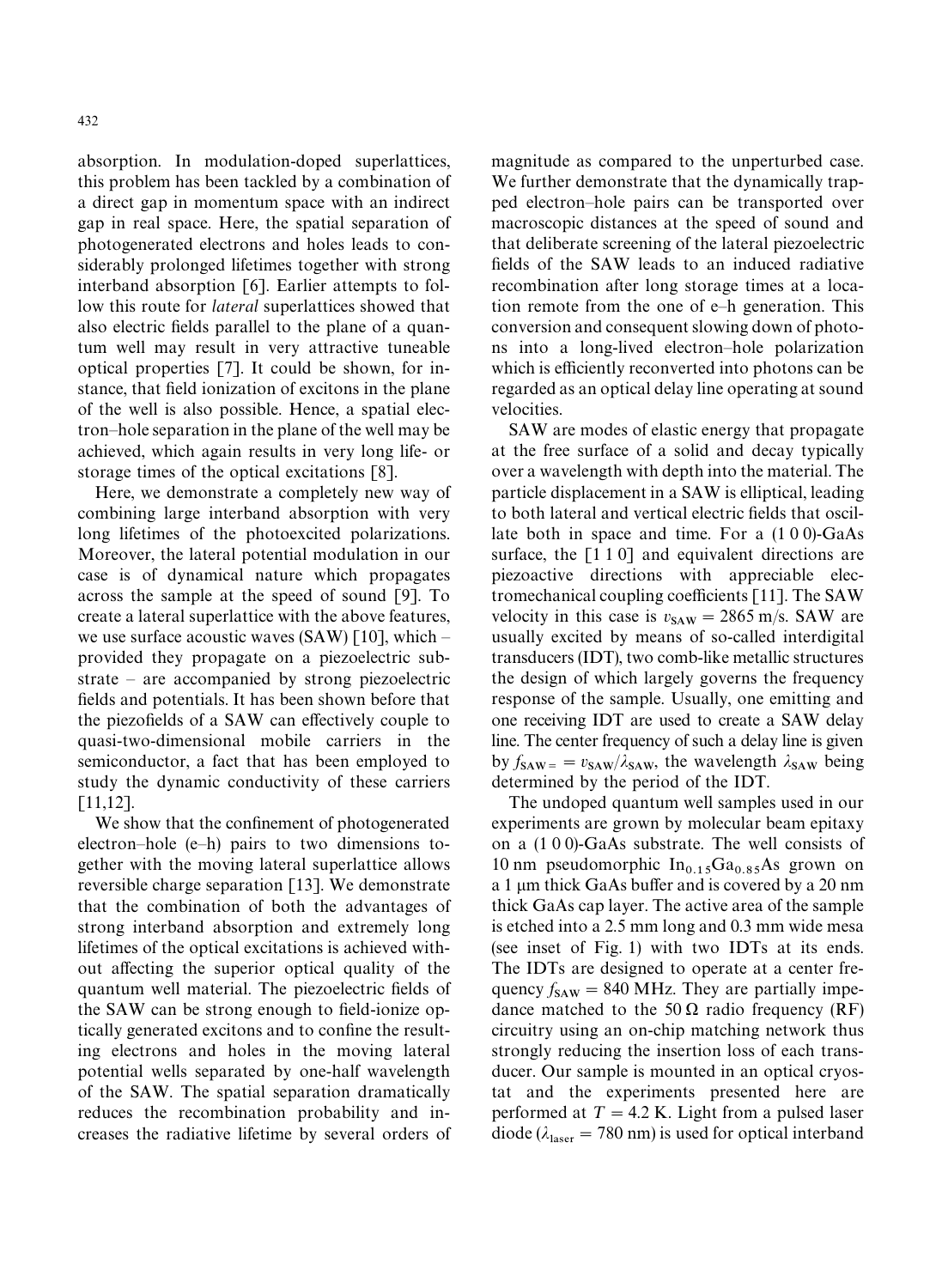

Fig. 1. PL spectra of a single 10 nm wide InGaAs/GaAs quantum well structure for different acoustic powers of the SAW. The optical excitation occurs at the center of the mesa with a laser intensity of 10 mW/cm<sup>2</sup> and wavelength  $\lambda_{\text{laser}} = 780 \text{ nm}$ . The inset schematically depicts the sample with an etched mesa and two interdigital transducers. Field ionization and subsequent storage of the photogenerated carriers in the moving lateral potential is also sketched [9].

excitation above band gap and the photoluminescence (PL) of the sample is analysed in a triple grating spectrometer. Either a photomultiplier or a charged coupled device (CCD) serve as a detector for the PL. Application of a high-frequency signal to one of the IDT launches a SAW that can be detected at the other IDT after the acoustic delay of order of 1 us determined by the spacing of the IDTs. Either pulsed or continuous wave (cw) operation of the SAW transducers is possible.

In Fig. 1, we show a set of PL spectra taken for different SAW intensities on the sample. Laser illumination and detection of the PL is done at the same spot of the sample, close to the mesa center. The observed PL in this case is referred to as the 'direct' PL, in the sense that it is local and instantaneous, in contrast to the 'delayed' PL that we will address below. With increasing SAW amplitude (given in dBm) we observe a strong decrease of the PL intensity, until at the highest power used  $(+ 13.5 \text{ dB m} = 22.4 \text{ mW})$  the PL is completely suppressed. At the same time we observe a slight shift of the PL line towards higher energy, a fact that can be associated to the acoustically induced lateral Franz*—*Keldysh effect [7].

The piezoelectric fields of the SAW modulate the band edges with respect to the chemical potential similar as in doping superlattices [4] or statically imposed laterally periodic electric fields using an interdigitated gate electrode [7]. In our moving potential superlattice with period  $\lambda = 3.4$  um the excitons become polarized predominantly by the lateral electric field until they dissociate at high fields into spatially separated e*—*h pairs. These are then efficiently stored in the potential minima and maxima of the conduction and the valence band, respectively (inset of Fig. 1). For an acoustic power of  $P_1 = +13.5$  dB m lateral fields as high as  $E_{\text{lat}} = 8 \text{ kV/cm}$  and vertical fields up to  $E_{\text{vert}} = 10 \text{ kV/cm}$  are achieved [14] (see Fig. 2). A very simple estimate yields that fields as high as  $E_{\text{crit}} \approx E_b/(ea_B^*) \sim 10^4 \text{ V/cm}$  will ionize photogenerated excitons.  $E_b \sim 9$  meV denotes the exciton binding energy, *e* the elementary charge, and  $a_B^* \sim 9$  nm the effective (Bohr) exciton radius of our system. Hence, the lateral field of the SAW should be high enough to dissociate the photogenerated excitons in our sample. The influence of the vertical fields, however, can be neglected in our case as we are working on a comparatively thin  $(d = 10 \text{ nm})$  quantum well.

This quenching of the PL under the influence of an intense SAW is already an indication of the increased trapping probability in the moving lateral potential of the SAW. As the potential modulation is moving with speed of sound, consequently, the spatially separated and trapped *e—h* pairs are swept away by the SAW and propagated across the sample without recombining. The dramatically prolonged recombination time together with their propagation along the surface of the quantum well enables us to directly follow the transport of photogenerated carriers over macroscopic distances that may exceed millimeters in our experiment.

In Fig. 3, we depict the result of such an experiment. The inset schematically shows the dynamics involved. At  $t = 0$ , a SAW is excited by feeding a radio-frequency pulse ( $f = 840$  MHz,  $\tau = 200$  ns) onto the IDT. At  $t = t_1$ , some 200 ns after excitation,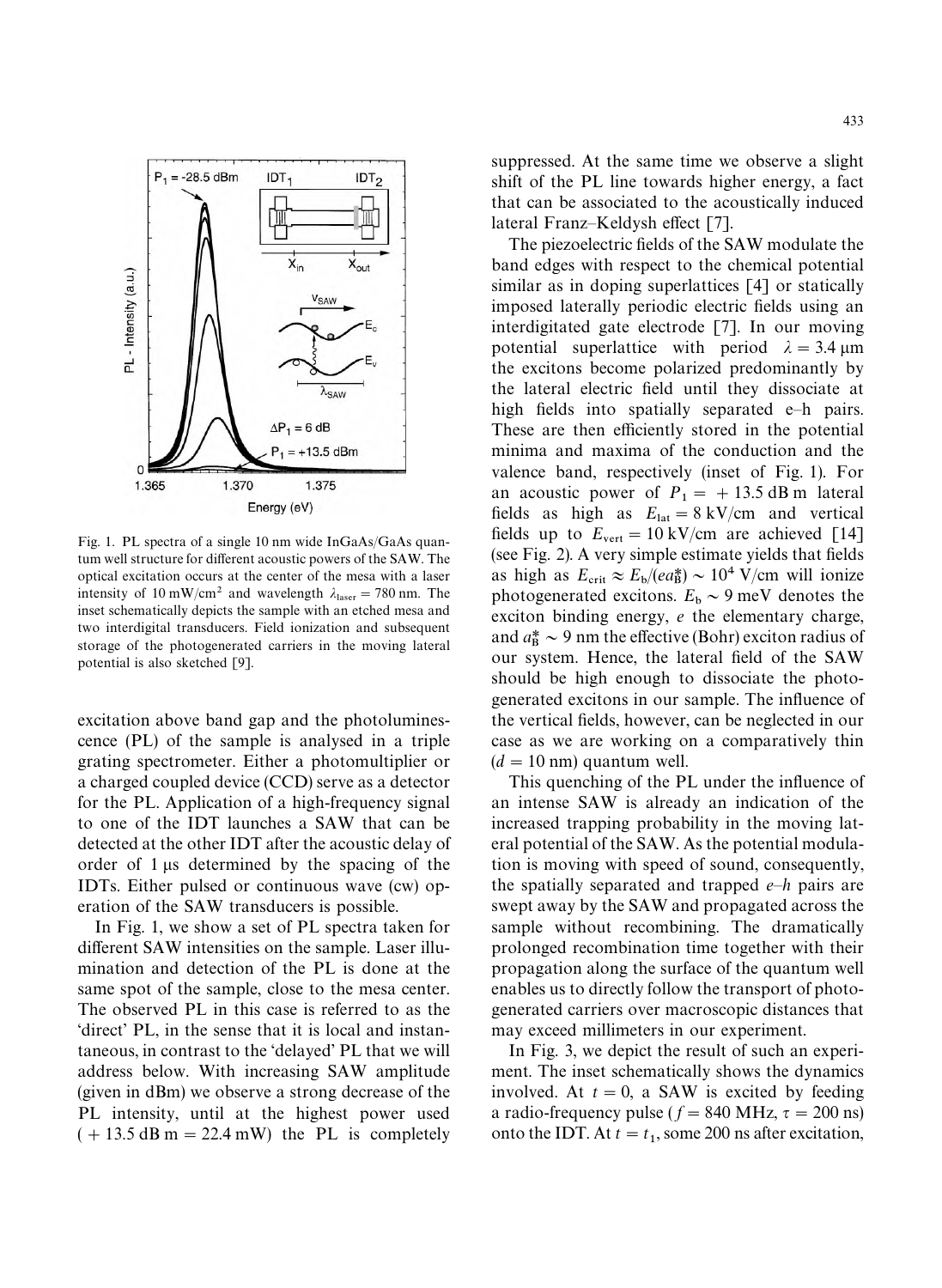

Fig. 2. Calculated piezoelectric lateral and vertical fields of the SAW as a function of the acoustic power for the sample used in our experiment.

the SAW pulse arrives at  $x = x_{in}$ , where we focus the light of a pulsed laser on the sample. We photogenerate excitons, which are immediately dissociated in the strong lateral field of the SAW at  $x = x_{\text{in}}$ . This dissociation is indirectly observed by a clear reduction of the parasitic stray light at the detector coming from the 'direct' PL at  $x = x_{\text{in}}$ . Consequently, the electron*—*hole pairs are trapped in their respective energetic minima, i.e. the electrons in the potential minima of the SAW, and the holes in the valence band maxima. There, the electrons and holes are separated from each other by about half an acoustical wavelength  $(\lambda_{\text{SAW}}/2) = 1.7 \text{ µm}$ . As pointed out above, this reduces the wave function overlap and efficiently inhibits radiative recombination. Shortly after 'loading' the moving potential wells of the SAW, the laser diode is switched off. In terms of their natural recombination time  $\tau_{\text{rec}} \sim 1$  ns the stripes of electrons and holes now travel 'forever', surfing on the SAW like on a conveyor belt, until they reach the point  $x = x_{\text{out}}$ , where the lateral piezoelectric fields of the SAW are screened by a thin, semitransparent NiCr layer on top of the sample. Here, the photogenerated electrons and holes are again free to diffuse which results in a dramatically increased recombination probability and results in a reassembled flash of light at  $t = t_2$ , as observed by the detector. Only the length of the sound path between  $x = x_{in}$  and  $x = x_{out}$ ,  $\Delta x = 1.0$  mm in this case, determines the storage



Fig. 3. Acoustically driven transport of ambipolar charges in the lateral electric field of a SAW. At  $t = 0$ , a 200 ns long RF pulse at  $f_{SAW} = 840 \text{ MHz}$  applied to IDT<sub>1</sub> generates a SAW with an acoustic power of  $P_1 = 13.5$  dB m. At  $t = t_1$  and  $x = x_{\text{in}}$  the potential extrema of the SAW are filled with photogenerated e*—*h pairs which are transported with sound velocity to a semitransparent metallization at  $x = x_{\text{out}}$ . Here the deliberate screening of the piezoelectric potential modulation lifts the spatial separation of the carriers and induces radiative recombination at  $x = x_{\text{out}}$  and  $t = t_2$ . The duration of the RF pulse and the laser pulse are indicated in the lower part [9].

time that has been achieved in the present experiment. Comparing the intensity of the 'delayed' PL to the 'direct' one shows that only a small fraction of the photogenerated carriers are 'lost' along their way. This loss is mainly caused by non-radiative recombination at the mesa edges or wavefront inhomogeneities of the SAW and can be reduced by a proper design of future samples.

The threshold behavior of the field ionization of the photogenerated excitons and the transport of their fragments (e*—*h pairs) can be clearly seen in Fig. 4. Here, we depict the normalized PL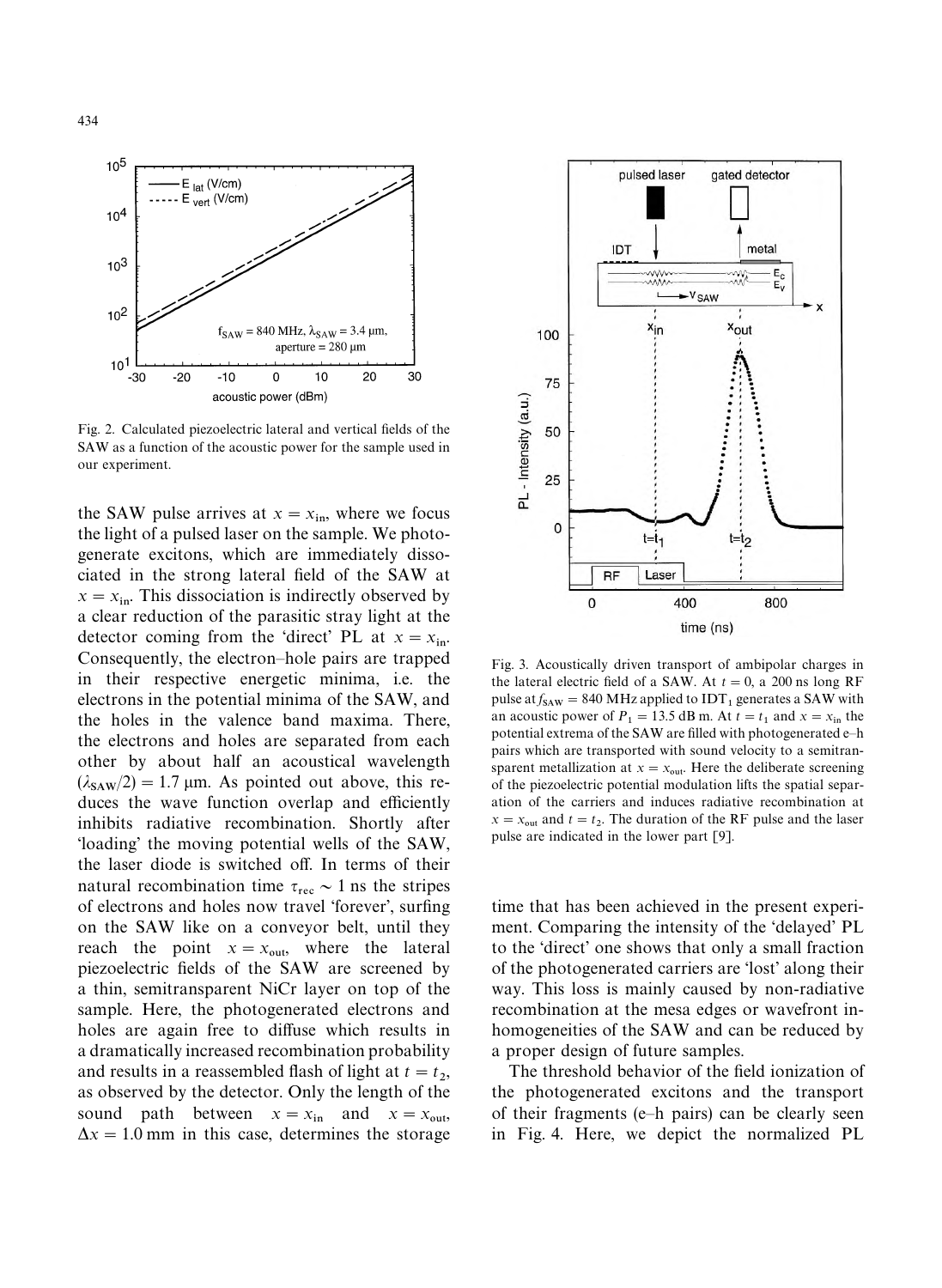

Fig. 4. Normalized direct and delayed PL intensities as a function of the acoustic power  $P_1$ . Efficient ambipolar transport of charges resulting in a time-delayed PL signal requires a minimum threshold acoustic power of  $P_1 = -5$  dB m which corresponds to a minimum lateral electric field strength  $E_{\text{lat}} = 2 \text{ kV/cm}$ . This threshold coincides with the quenching of the direct PL signal [9].

intensities of both the 'direct' and instantaneous PL at  $x = x_{\text{in}}$  together with the one of the 'delayed' PL as a function of the acoustic power in the SAW. As already seen in Fig. 1, with increasing SAW power the direct PL intensity reduces and finally quenches at the highest powers shown. At the same time the observed delayed PL intensity at site  $x = x_{\text{out}}$ strongly increases. The power necessary for efficient ionization and subsequent transport corresponds well with the estimated critical lateral field strength of  $F_{\text{crit}} \sim 10^4 \text{ V/cm}.$ 

We just showed that the screening of the lateral piezoelectric fields of a SAW by external means triggers radiative recombination of the travelling e*—*h pairs by reassembling them into photons. Another way of doing so is to use a second, counterpropagating SAW to result in a standing wave interference pattern, when both SAW collide. To achieve this, it is necessary that both SAW have the same amplitude and frequency. In Fig. 5, we show the result of this alternative experiment for a reassembly of the e*—*h-pairs on the photon conveyor belt: Adjusting the amplitude of a first SAW (say the one launched at IDT1) such that the direct PL is partially quenched, we varied the amplitude of a second, counterpropagating SAW at the same frequency  $f_1 = f_2 = 840 \text{ MHz}$ . The PL in this case is monitored by the detector at the point of



Fig. 5. Direct PL intensity at the center of the sound path as a function of the acoustic power  $P_2$  for a constant acoustic power  $P_1 = +4.5$  dB m. For the standing wave geometry at  $P_1 = P_2$  the spatial separation between electrons and holes is lifted resulting in a recovered PL intensity due to the increased transition probability [9].

collision of the two SAW, close to the center of the mesa. At low power levels  $P_2$ , the counterpropagating  $SAW_2$  is just a small perturbation to the original  $SAW_1$ , and the PL intensity remains nearly unchanged. With increasing  $P_2$ , however, the interference of both SAW lead to a standing wave situation, where the time averaged wave function overlap of the trapped e*—*h-pairs becomes finite. This increases the recombination probability which results in a strong increase of the observed PL and a maximum at  $P_1 = P_2 = +4.5$  dB m in this case. Further increase of  $P_2$  reverses the situation: Now  $SAW_2$  takes over the charges, the PL quenches and the direction of flow is reversed as compared to the beginning of the experiment. In this experiment it is demonstrated that the time and the location of radiative recombination of the stored and trapped charges in a SAW can be chosen at will, simply by adjusting the time delay between the launch of the two SAW pulses. We could also show that stored and trapped charges can be taken over by a SAW pulse that propagates perpendicularly to the original wave. This way,